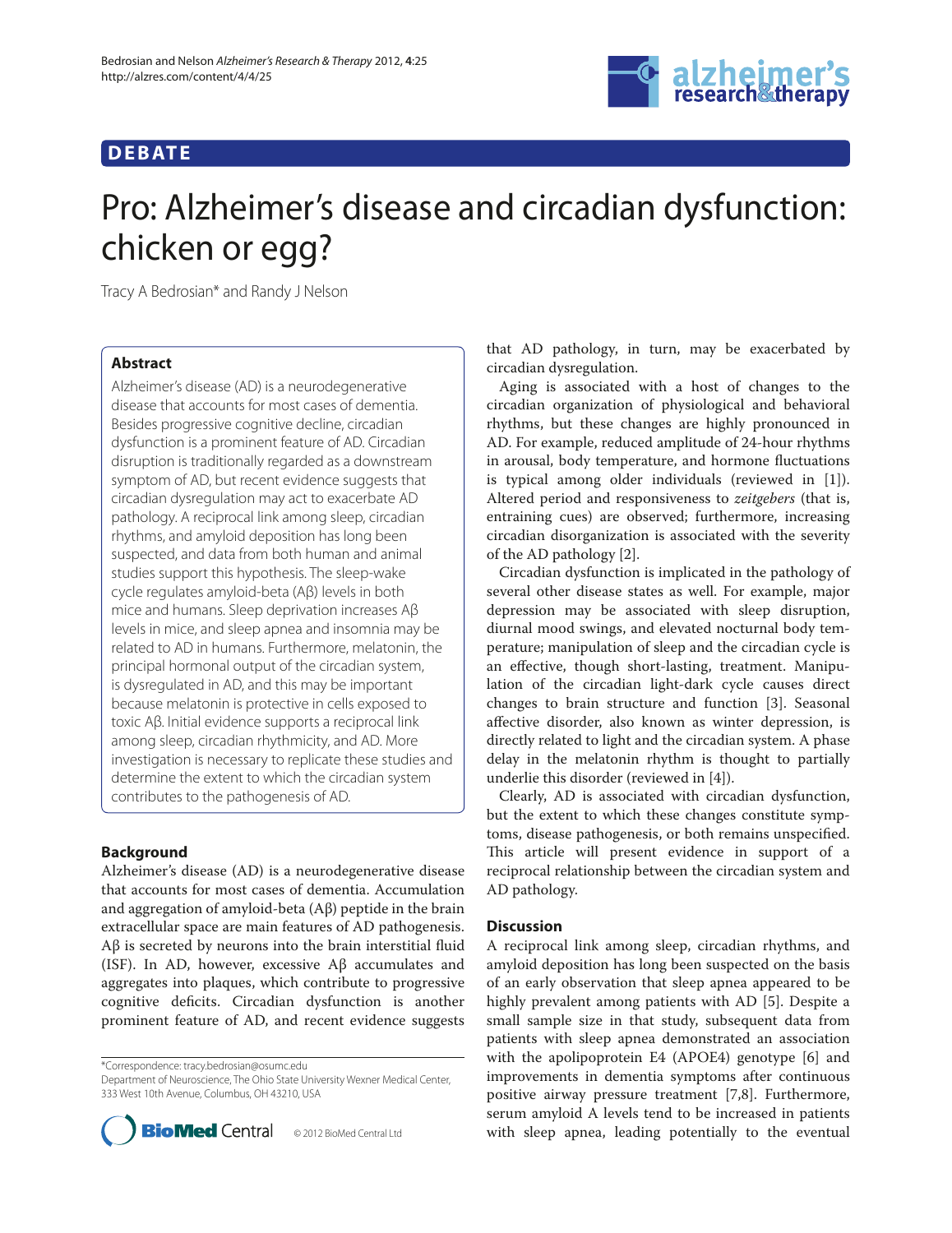formation of amyloid fibrils and thus contributing to AD pathology [9], but the role of amyloid A in accelerating Aβ deposition in plaques remains unclear. Alternatively, obstructive sleep apnea may worsen cognition via vascular or hypoxemic mechanisms that are unrelated to circadian disruption. More work is necessary to understand whether data on sleep apnea support a circadian hypothesis of AD.

Recently, direct evidence from both animals and humans has emerged to support the notion that Aβ dynamics are regulated by the sleep-wake cycle. Using transgenic mice expressing a mutated form of the human amyloid precursor protein, Holtzman's group [10] observed that a diurnal rhythm in brain ISF Aβ levels was negatively correlated with the amount of time spent asleep. Sleep deprivation during the inactive phase increased ISF Aβ levels, as did infusion of orexin-A at a dose sufficient to promote wakefulness. A dual orexin receptor antagonist, on the other hand, reduced Aβ and abolished the diurnal rhythm in Aβ levels. Furthermore, Aβ plaque deposition in the brain was enhanced by chronic sleep restriction and also was ameliorated after treatment with the orexin receptor antagonist [10]. This study provided direct evidence that sleep and the circadian system may have a role in the pathogenesis of AD.

Since these observations were first reported in mice, the findings have been replicated in a cohort of human patients with AD. Aβ measurements in human cerebrospinal fluid revealed age-related disruptions in the normal circadian pattern and a negative correlation with the amount of sleep received [11]. Furthermore, a longitudinal study evaluating older adults for almost 8 years showed that chronic insomnia was associated with AD. Patients beginning the study with normal cognition and insomnia progressed more quickly to dementia in comparison with those without insomnia [12]. This study provides evidence in humans that chronic sleep-wake disturbance could increase the risk of developing AD.

Neuronal activity may be responsible for regulating Aβ dynamics. Brain ISF Aβ concentrations are closely related to levels of ISF lactate, a marker of neuronal activity. Changes in neuronal activity, in turn, modulate both ISF Aβ and amyloid plaque formation [13]. As sleep is associated with a net decrease in synaptic strength whereas wakefulness is associated with a net increase [14], the circadian sleep-wake cycle may act to modulate Aβ levels via changes in neuronal activity. In this case, it is plausible that circadian disruptions or sleep disturbances could contribute to AD pathogenesis over the long term by altering neuronal activity patterns.

Melatonin is a principal hormonal output of the circadian system. It is produced by the pineal gland in a rhythmic pattern in response to the daily light-dark cycle and its secretion is regulated via the suprachiasmatic nuclei. Melatonin secretion tends to be reduced among older individuals but even more so among patients with dementia [15]. This circadian disruption of the melatonin system provoked by dementia may have physiological effects on AD pathology. For example, *in vitro* evidence suggests that melatonin prevents the death of neuroblastoma cells exposed to Aβ [16]. Clinical trials investigating the effects of melatonin on cognition have not produced clear results, however. One trial in patients with AD showed no improvement in cognition and behavior and only small effects on sleep quality [17], whereas a small trial in patients with mild cognitive impairment suggested improved cognitive performance [18].

#### **Summary**

Although much of the research discussed here specifically relates sleep, rather than circadian rhythms in general, to AD pathology, it is important to bear in mind that circadian dysfunction is often upstream of any sleep disorder. The Borbély two-process model of sleep regulation proposes both sleep-dependent and sleepindependent processes that influence the propensity to sleep [19]. On one hand, the drive to sleep is a function of prior wake time. On the other hand, sleep is a function of underlying homeostatic drive controlled by endogenous circadian oscillators. These independent processes need to be studied both in isolation and together to fully understand the impact of circadian organization and sleep on disease and health.

Both sleep and circadian dysfunction are closely associated with AD, and given the role of the circadian system in promoting or exacerbating other disease states, it is plausible that circadian disturbance could contribute to the pathogenesis of AD as well [20]. More research is necessary to replicate and expand upon the finding that sleep-wake cycles regulate Aβ, but converging evidence from sleep disorders (for example, sleep apnea) and melatonin research support the notion that sleep and circadian rhythmicity may have a reciprocal link to AD pathology.

#### **Abbreviations**

Aβ, amyloid-beta; AD, Alzheimer's disease; ISF, interstitial fluid.

# **Competing interests**

The authors declare that they have no competing interests.

Published: 13 August 2012

#### **References**

- 1. Van Someren EJ: Circadian and sleep disturbances in the elderly. *Exp Gerontol* 2000, 35:1229-1237.
- 2. Hatfield CF, Herbert J, van Someren EJ, Hodges JR, Hastings MH: Disrupted daily activity/rest cycles in relation to daily cortisol rhythms of homedwelling patients with early Alzheimer's dementia. *Brain* 2004, 127 (Pt 5):1061-1074.